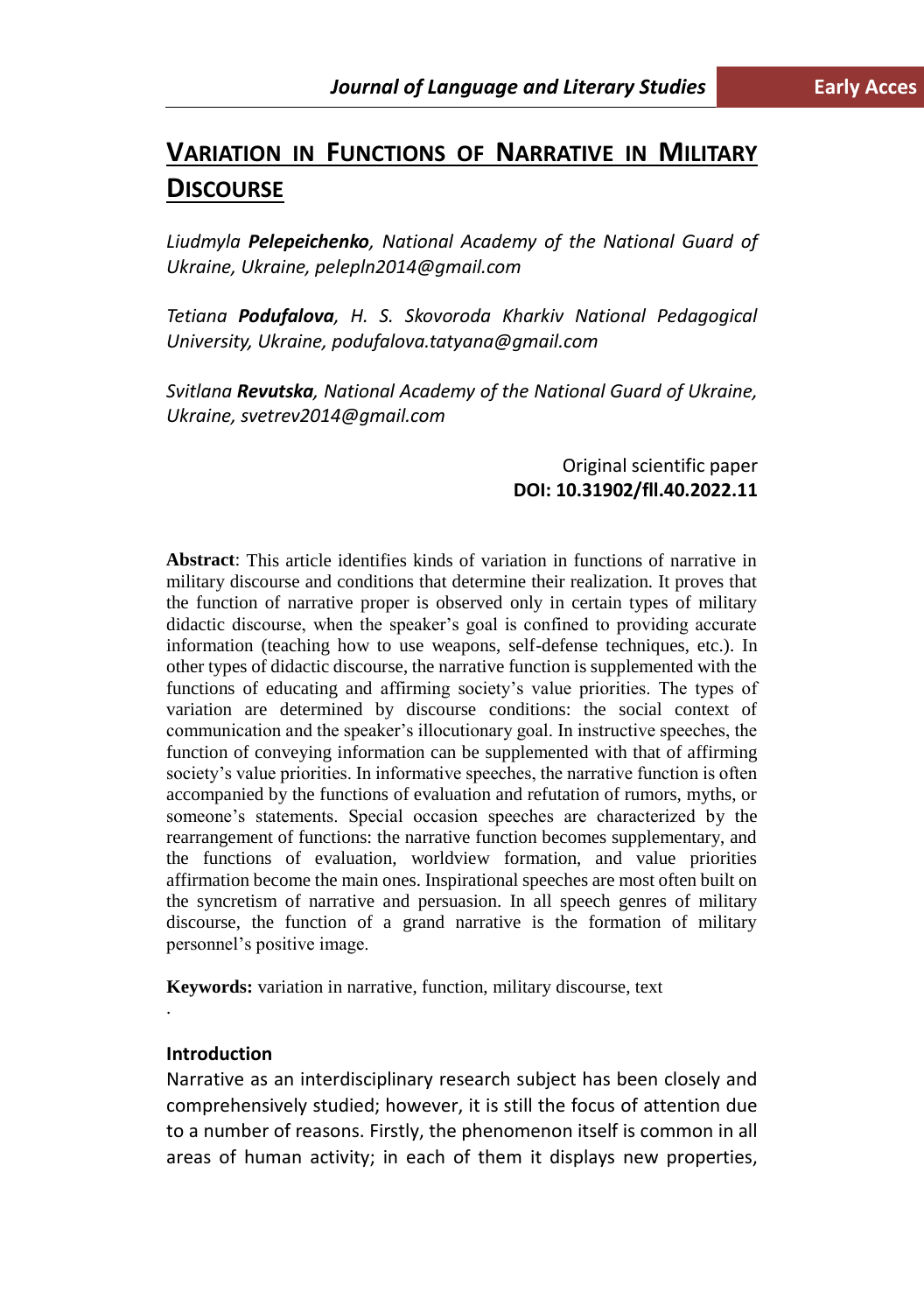prompting researchers to consider them. Secondly, it is a wellconstructed narrative that often determines the success of communication, which makes us look for conditions that ensure the achievement of communication goals and those that prevent communication. Thirdly, new scientific paradigms require analysis of traditional ideas about many phenomena, including narrative, from different perspectives.

The issue of functions of narrative is of particular significance to communication, since it is the functions of language units that contribute most to the realization of a speaker's intentions. Scholarly literature describes functions of narrative in different areas of study: in literary studies (Bystrov; Literary Encyclopedic Dictionary), psychology (Chepeleva, Smulson, Shilovska and Gutsol; Schiff; Nelson), medicine (Lysanets; Thurnherr, Rudolf von Rohr and Locher), politics (Kirillov, Sheigal), and many others (Brownlie; Simmons; Afanasiev; Kazakov; Mozheiko). Less attention is paid to the military sphere, although it is as significant for the life of society as the other spheres. Military discourse covers many communication situations: communication between members of military units, contacts between military personnel and civilians; interaction within one country and on an international level. In military discourse practices, there can be found a variety of situations in which narrative plays an important role, if not a primary one. Thus, Wasinski substantiates the existence of a recurring military grand narrative in the modern state-centric world and describes its consequences (57-76). Achugar investigates in detail the Uruguayan military's argumentative narrative about the last dictatorship (1973— 85). A number of scientists study the strategic narrative in the military sphere (Barovska; Stratehichnyi naratyv). Yet, a military narrative in general has not been extensively studied. Having chosen narrative in military discourse as an object of study, we are well aware of the numerous problems that are to be resolved, and of the impossibility of doing it within one article. Consequently, we limited the subject of analysis to the study of variation in functions of narrative in military discourse.

The aim of the paper is to distinguish kinds of variation in the functions of narrative in different subtypes of military discourse, to identify their linguistic expression, and also to determine the factors the variation depends on. To achieve the aim, we have to fulfill a number of tasks, using research methods appropriate to each of them: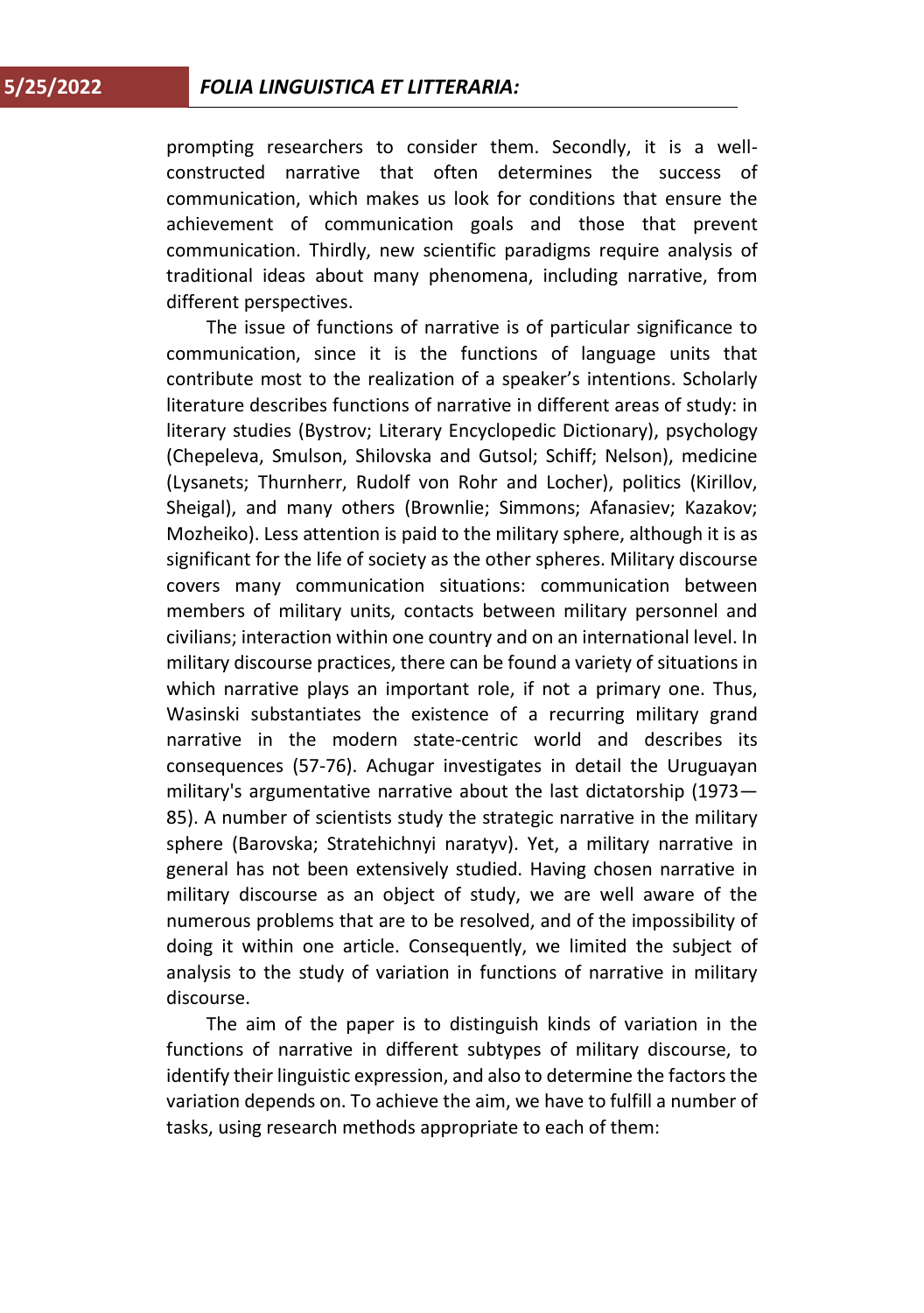1. At the first stage, it is necessary to clarify the terminology of the study, since among scholars there are some differences in the interpretation of the basic terms of our paper, *narrative* and *discourse*. To resolve this problem, we use general scientific methods: analysis, synthesis, comparison, and generalization.

2. The following stage involves defining subtypes of military discourse that represent narrative proper with its main function. Here we apply the method of observation, during which we identify all possible situations in which the military uses narrative, and the method of classification whereby we classify the situations according to the key purpose of a text.

3. The task of the next stage is to resolve a set of questions regarding the kinds of variation in the functions of narrative: in what subtypes of military discourse this phenomenon occurs; what variation manifests itself in, and what its reasons are; and which factors influence the type of variation. This stage employs the aforementioned research methods as well as several others: the method of identification (we identify subtypes of military discourse, kinds of variation and their markers); the method of comparison (in order to identify features of variations in different subtypes of military discourse).

Analysis was conducted on the following written and oral texts: textbooks and teaching aids for cadets (McNab; Ranger Handbook; Webfoot Warrior Battalion); instructing cadets in the learning process: handling weapons, swimming, etc. (US Navy SEALs); instructing combat personnel before starting to perform service and combat missions (Vidsiohodni do okhorony); public speeches by military leaders (NATO Secretary General; University of Texas); statements by military commanders in the media (US Military Briefing); narratives of Ukrainian and NATO servicemen (University of Texas; NATO Secretary General; Vidsiohodni do okhorony). All texts selected for analysis reflect the discursive practices of the 21st century military.

#### **1. Definitions of Narrative and Approaches to Studying It**

Approaching the first of the tasks, we ascertained two facts: the existence of significant differences in the definitions of narrative in different scientific studies and the absence of contradictions between different definitions. Here we can talk not about the debates on the definition of the concept under analysis, but about the consideration of the phenomenon from different angles, which seem to expand the notion of the object under study. There are common features in the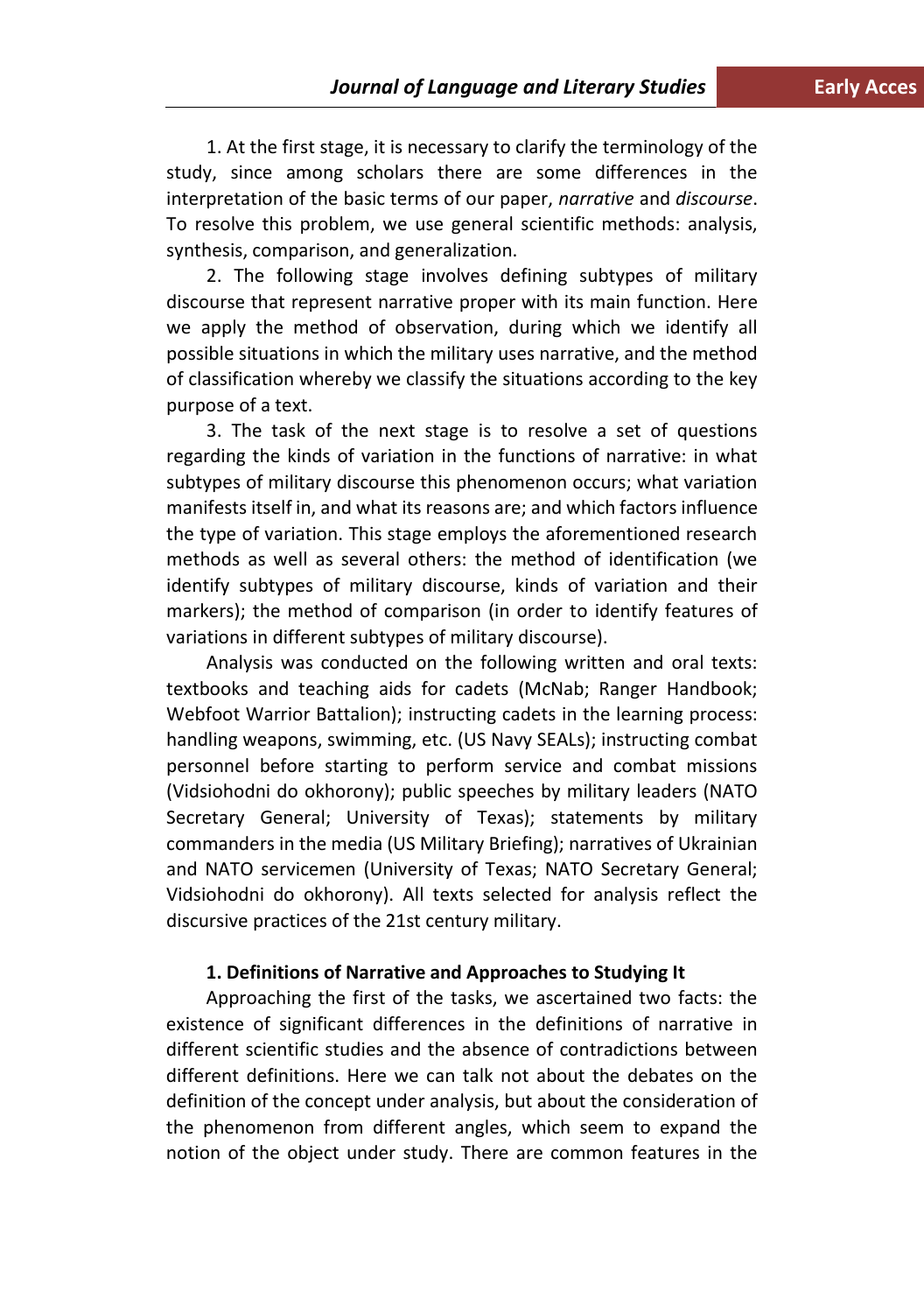scholars' approaches too. Thus, everyone agrees on the categorization of the concept: a narrative is a telling of a story (which is also denoted by the related word "narration"), a message. In the terminology of many scholars, narrative is also defined as a story, which realizes the derivative meaning of "narration" (Brownlie; Bystrov; Kazakov). Some scholars refer to narrative as a form of discourse "through which we reconstruct and represent past experiences for ourselves and others" (Schiffrin 321). According to B. Schiff, the narrative allows the researcher to penetrate into the essence of the process of meaning formation (3), with which one cannot but agree. Others call narrative a discourse formation represented in a text form (Bystrov 17). Siobhan Brownlie believes that discourse is "a surface manifestation of a narrative, connected to the narrator and the context of storytelling" (147).

 If we ignore the opposition "discourse form – text form" and consider narrative as a component of discourse, expressed in text, then we can assume that the given interpretations do not contradict the generally accepted one. Nevertheless, it is very important for the study to specify what approach was chosen as the main one in the analysis of narrative, since the chosen approach will require accentuation of specific features of narrative represented in the definition. For instance, when following a literary approach, it is logical to accept the definition of narrative given in A Dictionary of Literary and Thematic Terms: "An account of actual or imagined events told by a NARRATOR. A narrative is made up of events, the STORY, and the arrangement of those events, the PLOT" (Quinn 278), and focus on the analysis of the plot and the story. In psychology, narrative is interpreted very broadly: as a form that organizes experience and controls actions and emotions; as a cognitive scheme that enables us to explain and overcome difficulties; as a result of discourse work established in social interactions; as an account of the past, providing self-comprehension; as a tool for identity formation, giving life unity and purpose, etc. (Schiff; Turusheva; Chepeleva, Smulson, Shilovska and Gutsol).

A new approach to narrative analysis, called Root Narrative Theory, focuses on identifying features of the narrative that provide mutual understanding between the parties in conflict, and harmonization of relations even in the face of radical disagreements (Simmons 3). In this case, we can talk about the peacemaking function of the narrative.

For all the variety of interpretations, one has to agree with the fact that in real situations narrative acts either as a cognitive scheme, or an account of the past, or in any other of its hypostases mentioned above.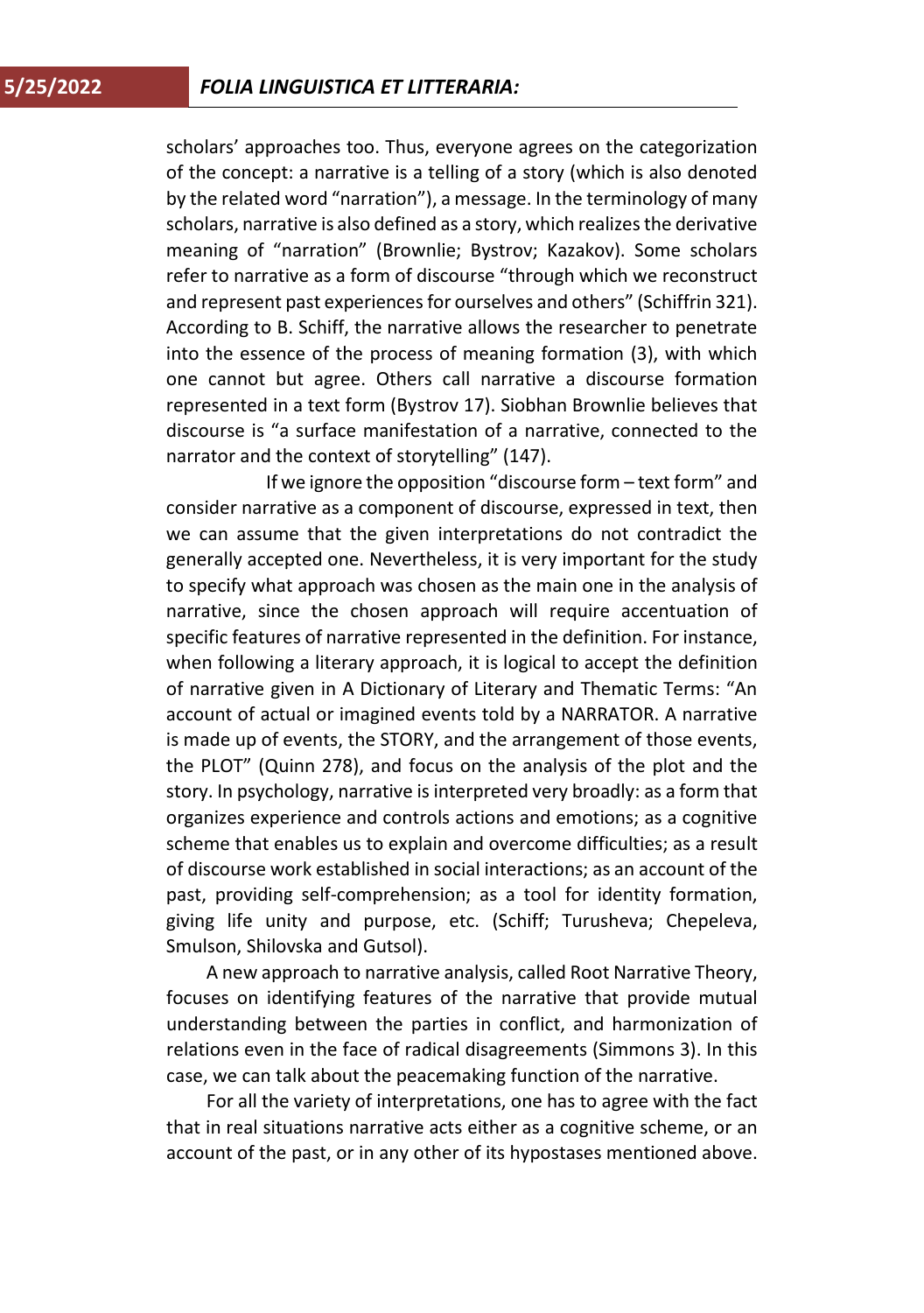The definitions of narrative in journalistic discourse (Kaverina) and political discourse (Kirillov; Sheigal) differ from the aforementioned. Andrei Kirillov defines the genre structure of political narrative presented in the media as an announcement, a political commentary, an interview, public speaking in the media, an open letter, and a political caricature (5). As Valerii Tiupa notes, "Modern narratology goes beyond narrative poetics, representing rhetoric of narrative discourse as one of the most important types of human speech" (69). A broad interpretation of narrative has been noted by other scholars. Thus, Brian Schiff notes, "the term, 'narrative', is so widespread that the sense of the word has become stretched and overextended. Its meaning is diffuse" (33). David Herman also paid attention to the lack of clear boundaries between different forms of speech, in particular, explanation and description.

We use a discourse approach to define narrative. We do not disagree with the conclusions reached by other scientists, rather, we take them into account, though the specificity of our definition lies in the fact that we focus on the sphere of realization and existence of the narrative - discourse. In our approach, a narrative is a discourse component implemented in the form of a text, in which a narrative is presented about a message, events, phenomena, processes with or without explanations, or a consistent presentation of facts or thoughts. As you can see, in comparison with the existing definitions, we have somewhat expanded the range of types of narration by elucidating its varieties. Let us add some clarifications to our definition.

Even in the works of the founders of the theory of narrative, V. Labov and J. Waletsky, it was noted that the narrative is realized in two forms - as a process and as a result of this process, that is, as a text. B. Schiff also pointed out the difference between the concepts of story and storytelling. These two perspectives require different methods of analysis. In our work, the narrative is studied as a text, that is, not as a process, but as its result.

Theoretical sources distinguish between two types of narrative that are in hyponymic relations: a grand narrative (big narration) and small narratives (Kazakov). A grand narrative as a hyperonym pursues the main goal of a story, and small narratives are subordinate to it and represent stages of achieving the main goal.

One of the interesting phenomena of grand narrative in military discourse is described in the work of Christophe Wasinski. The author substantiates the idea of the existence of a recurring military grand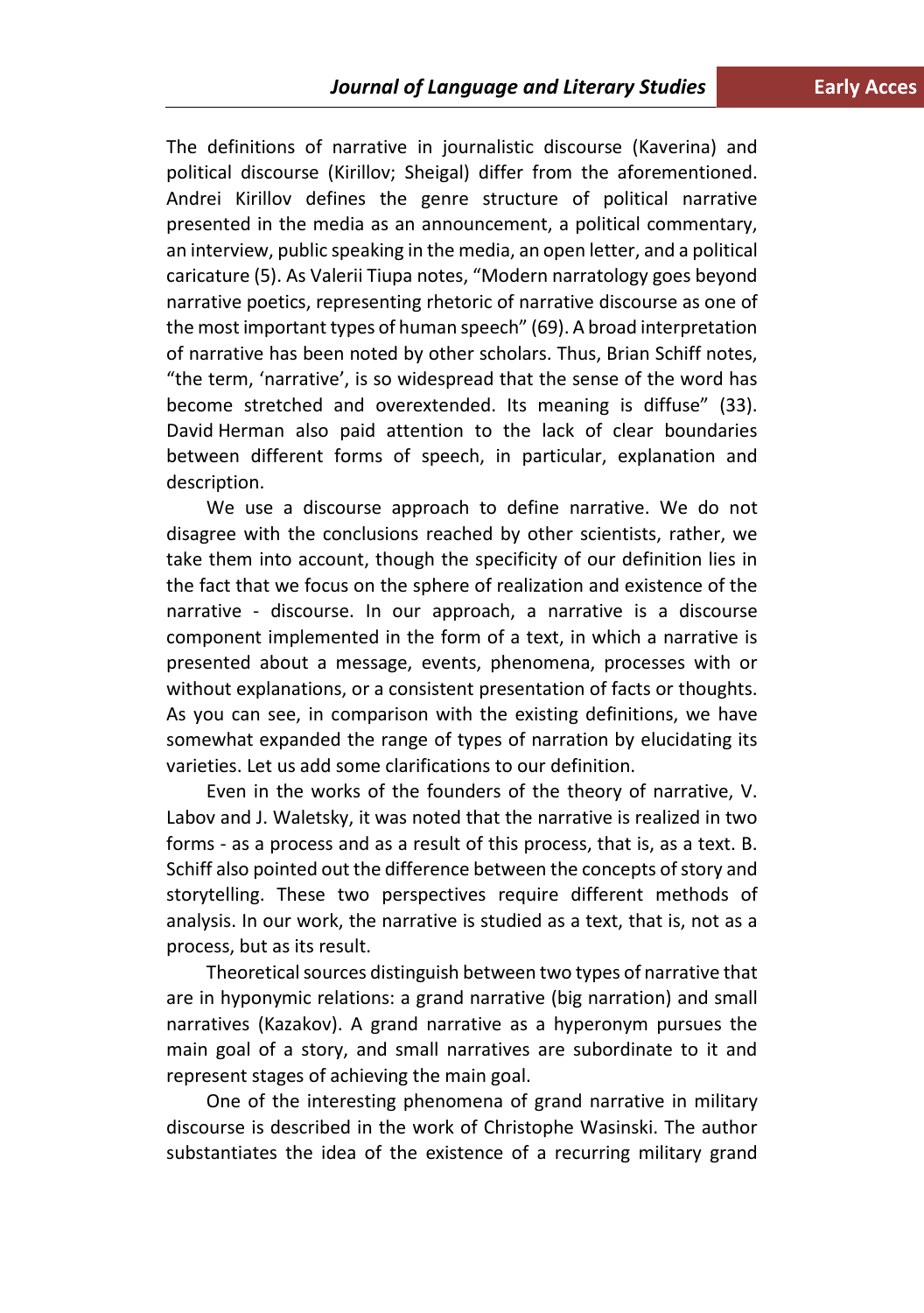narrative in the modern state-centric world - a grand narrative that rationalizes and justifies war by various means. The issues considered by the author require a special analysis of military business documents, which goes beyond the scope of the tasks set in our work, however, the consequences of such a grand narrative, as noted by the author, should be considered as functions of the narrative in military business documents. In general, the framework of the relationship between grand narratives and small narratives in military discourse has not yet been revealed. In the course of our research, we will find out how the narrative functions in different subtypes of military discourse.

Mariana Achugar explores the argumentative narrative of the Uruguayan military about the last dictatorship (1973-85). This perspective of analysis helps to see that variants of the argumentative narrative can explain and even justify human rights violations. The author investigates the role of historical conditions and other social factors in transforming the military's argumentative narrative about dictatorship. Achugar's research confirms the meaning-forming role of the narrative, postulated in the works of B. Schiff. In the context of our article, we will clarify the variability of narrative functions within different types of military discourse.

Turning to the second key term of our work, we note that in the definition of the concept of "discourse" we concur with the position of T. A. van Dijk, who considers it as "a complex communicative phenomenon that includes, in addition to the text, also extralinguistic factors (knowledge of the world, attitudes, goals of the sender) necessary for understanding the text "(7). In the author's opinion, the factors defining discourse can be differentiated between three types of contexts: social context (what refers to "knowledge about the world as applied to a specific situation"), pragmatic context (what refers to the attitudes and intentions of the speaker) and linguistic context (the language of the text in the relevant situation).

Types and subtypes of discourse can be distinguished according to different criteria. We classify discourse types according to three criteria. First, by field of activity: we analyze the military discourse, that is, the communicative phenomena that take place in the military sphere. Secondly, we distinguish the subtypes of military discourse according to the type of communication and the purpose of said communication. In the military sphere, different types of communication are practiced, and distinguished on the basis of their participants: interpersonal, public, and mass. Elucidation of the narrative in interpersonal and mass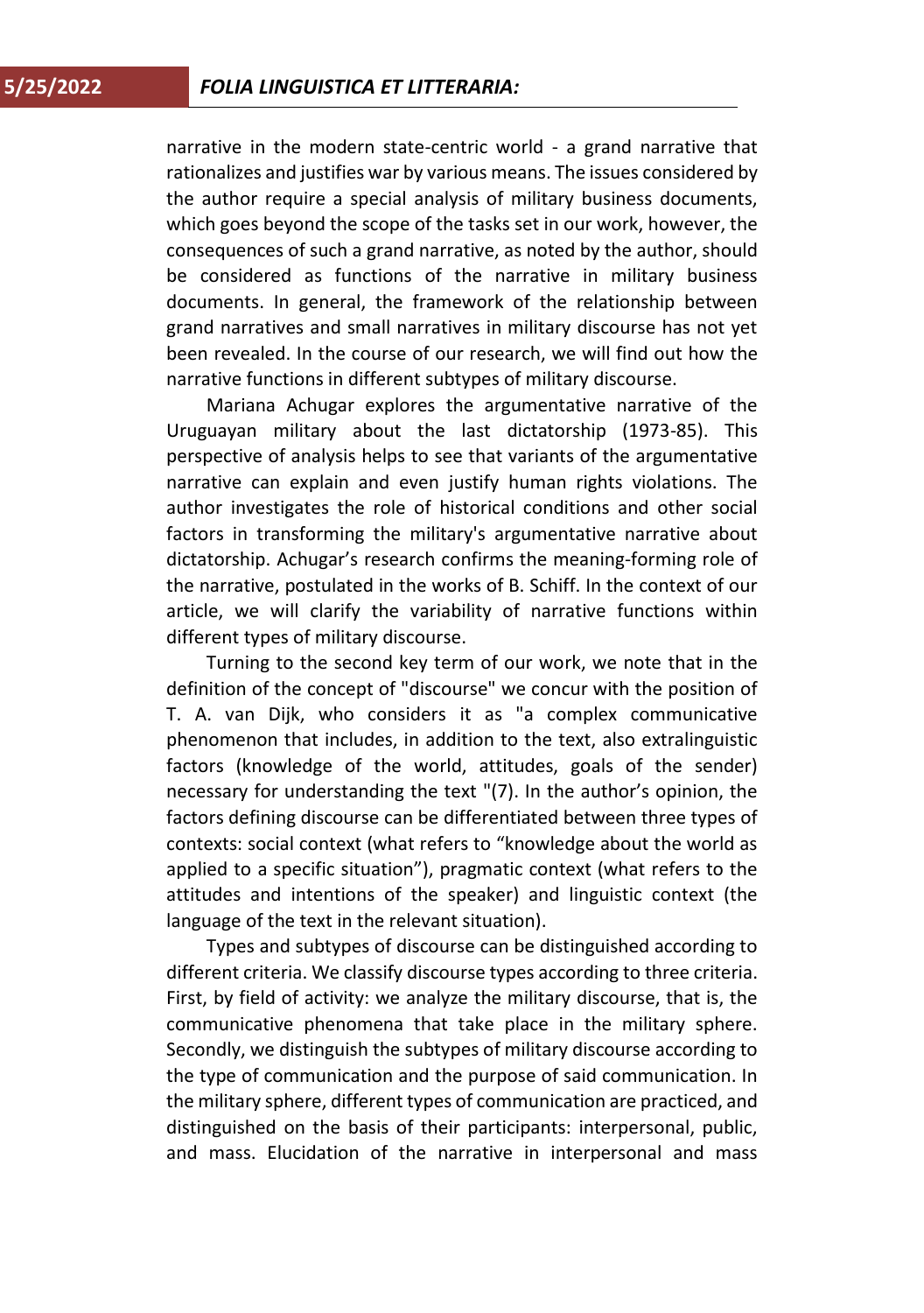communication requires a special analysis that goes beyond the scope of the tasks set in our work. In this regard, the object of our study is public communication. Thirdly, we distinguish the subtypes of military discourse according to the purpose of creating a narrative text. Having chosen the type of communication, we can thus investigate the purpose of creating a narrative text. In our observations, the main narrative goals of public communication within military discourse are as follows: to teach (didactic subtype of military discourse = didactic discourse); to instruct regarding any actions (instructing discourse = instructing subtype of military discourse); to convey information (informing discourse = informing subtype of military discourse); to convince (persuasive subtype of military discourse = persuasive); to refute someone's statements (subtype of military discourse - refutation = refutative); to inspire (inspiring subtype of military discourse = inspiring discourse). Note that the terms "discourse type" and "discourse subtype" are used as synonyms.

### **2. The use of narrative in different subtypes of military discourse**

All scholars are aware of the importance of studying the scope of narrative use, as indicated in various works of psychology (Schiff; Chepeleva, Smulson, Shilovska, and Gutsol), linguistics (Bystrov), and other scientific areas (Afanasiev and Vasylenko; Stratehichnyi naratyv). Much attention is paid to the analysis of functions of narrative (Afanasiev and Vasylenko; Thurnherr, Rudolf von Rohr, and Locher; Schiff); moreover, their diversity is noted in the works by different researchers (Chepeleva, Smulson, Shilovska, and Gutsol; Sheigal).

It is clear that both the structure and the content of the text depend on the type of discourse in which the narrative is produced. Let us present our observations on the use of narrative in military discourse.

1. In military discourse, narrative is widely used both in oral and written forms of speech.

2. The function of the narrative is categorized in the following subtypes of military journalistic discourse: a) didactic (implemented in the process of training cadets, as well as internships or other forms of advanced training for officers); b) briefing (implemented before the start of various types of service and combat activities - daily guard, patrol, special operation, etc., and can also be used as a means of didactic discourse); c) informing (implemented at briefings, press conferences, meetings, official celebrations, and in the delivery of motivational speeches prior to complex tasks, etc.).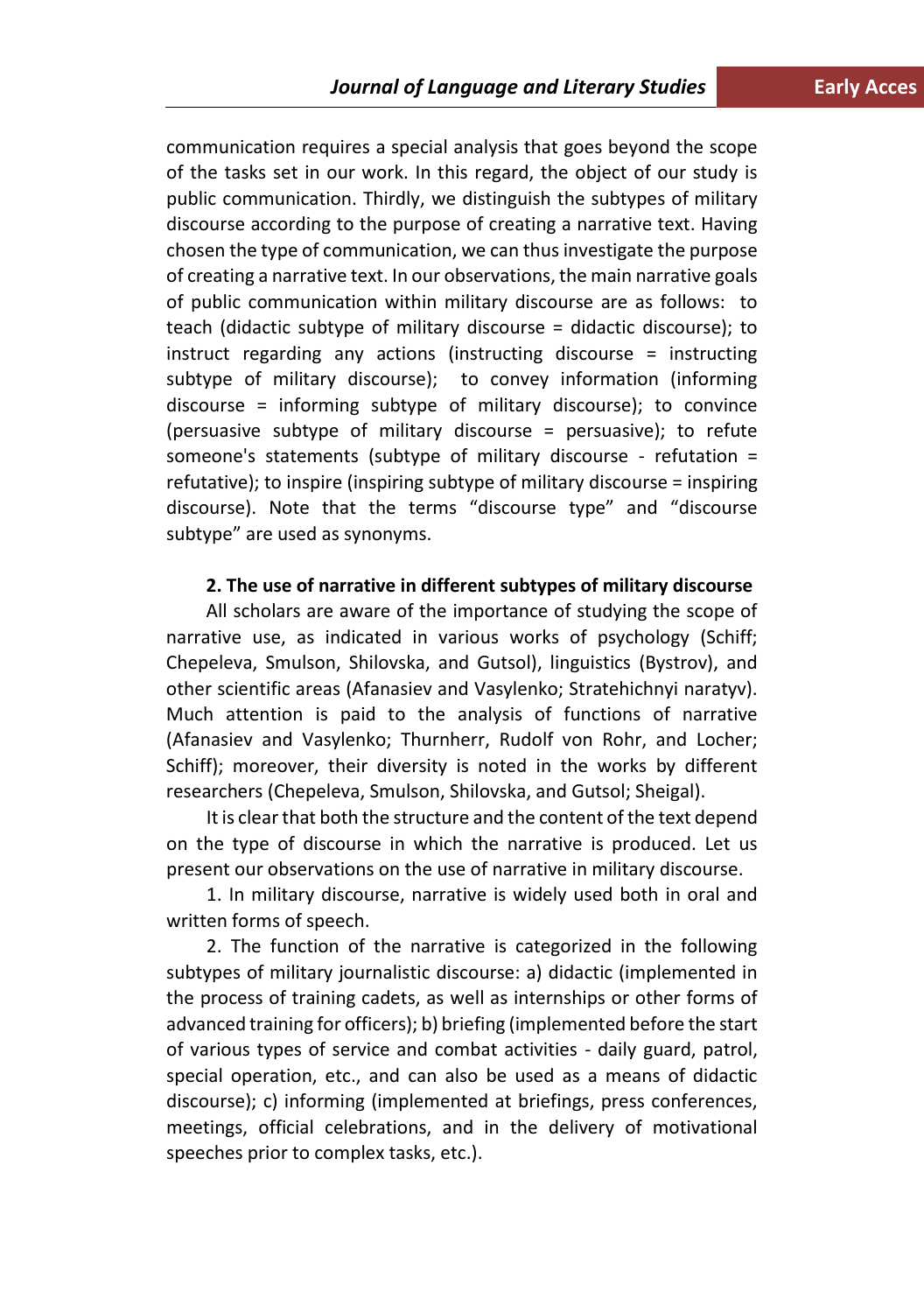3. The main function of the narrative (message, consistent presentation of facts, etc.) very rarely exists as the sole function. When analyzing two of those types of discourse - didactic and instructive, for example, which would appear to require only the main function in the form of presentation of facts, they also utilize the other functions.

# **3. Types of variation in the functions of the narrative and the factors that determine them**

Our analysis of the material showed that the variations in the functions of the narrative are capable of "creating a real life experience and interpretation of life" (Schiff 3), forming new meanings, and influencing the addressees, thus confirming the relevant conclusions postulated in the works of B. Schiff. As a result of our research, we have identified specific types of variation in narrative functions, the social context factors that determine them, as well as the specifics of the use of linguistic means in the transformation of these narrative functions. Let us explore the types of variation, starting with the subtypes of military discourse.

**3.1. Didactic discourse.** In didactic discourse, as a rule, the primary functions are of education and the formation of a positive image of the military. At the same time, the formation of a positive image is a function of the grand narrative (of the entire textbook or manual), and other functions are implemented by small narratives (in each section, corresponding to the content of the text). This is how the chapter "History of the Rangers" begins (hereafter, in italics type, we highlighted the markers of the updated narrative function):

The history of the American Rangers is a *long and colorful saga of bravery, courage and outstanding leadership.* This is a story about people *whose skills in the art of combat have been surpassed by few.* Only the *major of their many exploits are described here* (Ranger Handbook).

The impact is achieved by juxtaposing the concepts of HISTORY and SAGA. If a history is a chain of consecutive events or a narrative of them, then a saga in the ordinary (not scientific) understanding is not a dry account of consecutive events, but a poetic narrative, a story about extraordinary events, people, or facts. The emotional impact is enhanced by context, all components of which have positive rational and emotional evaluations. As can be seen from the above example, the functions of evaluation, the formation of a positive image of American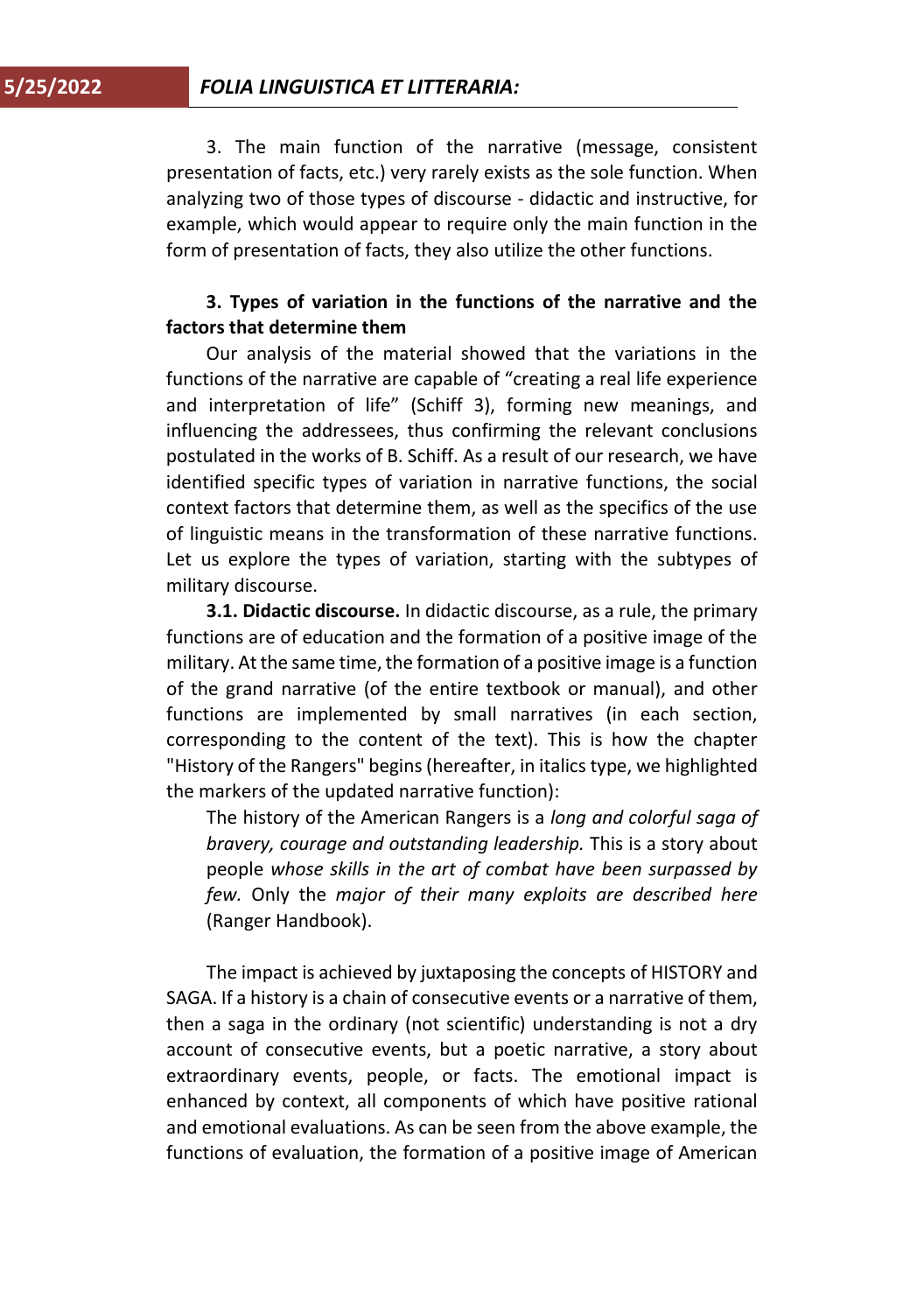Rangers, and the development of patriotism in them are realized, and the story itself about the history of Rangers serves as an argument supporting the evaluations. Evaluation markers (they are printed in italics) are metaphors and epithets the text abounds with, as well as hyperbole. It should be noted that in the described case, there is syncretism of the functions of narration and of emotional impact. Throughout the statement of facts, the emphasis is either on the narrative, or on the impact, or on the two simultaneously, that is, these two functions are constantly realized. The described type of variation is observed in the handbooks we analyzed (Ranger Handbook; McNab; Webfoot Warrior Battalion).

Let us summarize the results of our observations about the didactic discourse presented in textbooks for cadets. In their texts, the narrative serves two purposes: the narration itself and the emotional impact, which is subjugated to the goal of education. The educational impact is provided not only by the content of the facts, but also by the way they are presented– through the emotional halo of linguistic means.

**3.2 Instructive discourse.** Instruction is presented in two subtypes of military discourse: didactic and instructive. Instruction in didactic discourse, according to our observations, is the only subtype of military discourse in which the narrative implements its main function - the function of a consistent presentation of facts, actions, or events. For example, training with weapons or swimming (US Navy SEALs). There are no emotionally colored words in the narratives of the analyzed type. The syntax of the text ensures conciseness and simplicity of presentation. Complex sentences used by instructors have no more than two components.

In instructions on performing professional duties, narrative often fulfills the function of affirming society's value priorities, in particular respect for the rule of law. For instance, instructing the military personnel of the National Guard of Ukraine, who were to begin patrolling with the police, the deputy head of the Main Directorate of the National Police in one of Ukraine's regions, said:

Dear officers,

I want, firstly, to thank you for your work. Well done! We count on you very much. You have never let us down, and I really want it to be the same in the future. [... ] We all work in a single system, we all work *towards the same goal – maintaining the rule of law, preventing crimes on patrol routes* (Vidsiohodni do okhorony).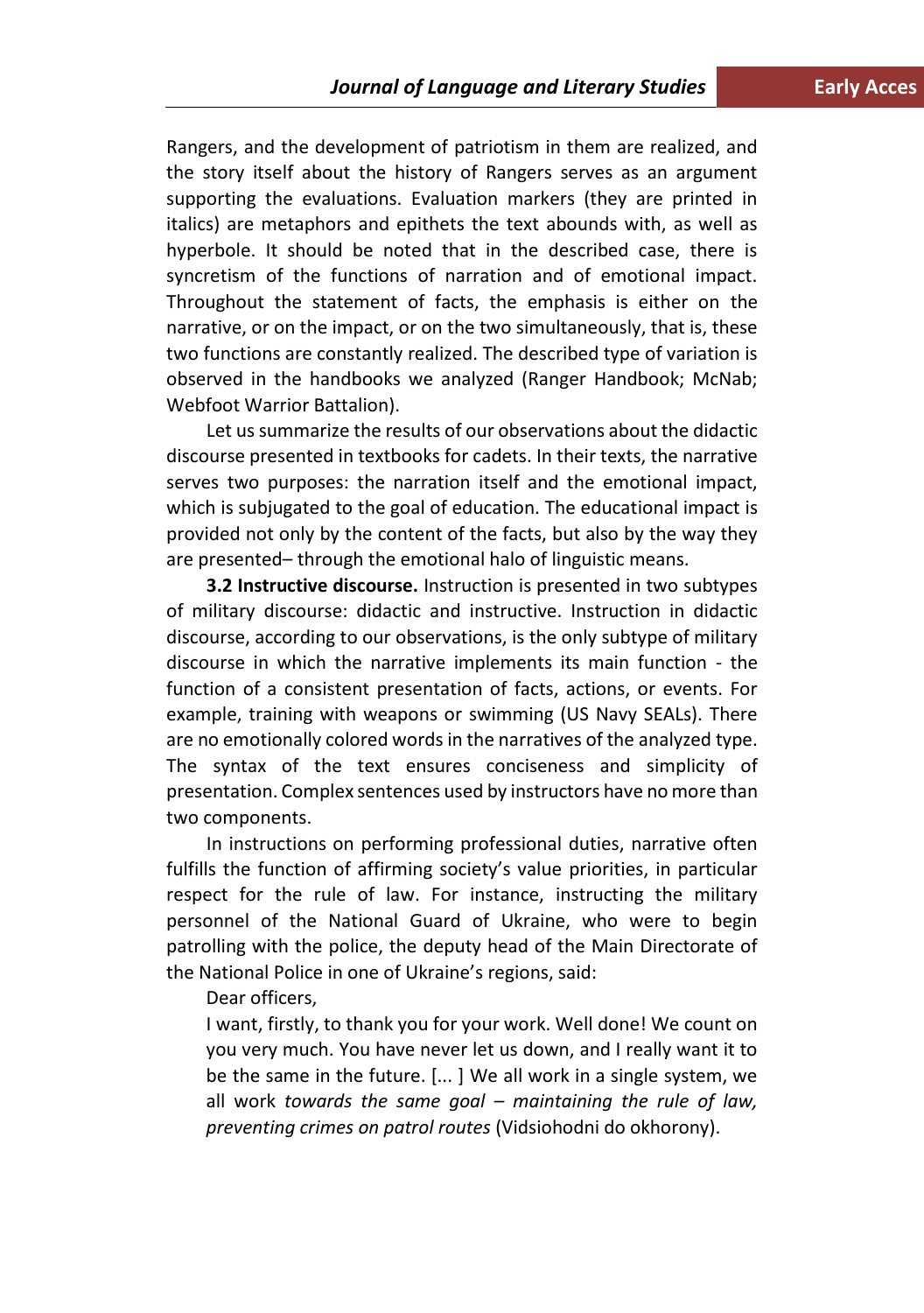In the given example, the function of affirming society's value priorities is performed by a grand narrative. Small narratives (mentioning the previous clear joint work; reporting on the rules for interaction with the police, etc.) perform the function of closing the distance between the speaker and the addressee, focusing on the cooperation strategy, etc. The function of affirming value priorities is expressed explicitly, and the text presents an unusual combination of functions. The strategic move (the stratagem) of "praise" was used not only and not so much to give positive facts, but also to motivate the officers to flawlessly perform their professional duties. The language is lacking in excessive emotionality, but contains lexemes with a positive rational evaluation. Although the syntax of the speech contains multiclause complex sentences, it is not "burdened" with them. The narrative presents not the syncretism of different functions, but their complementarity, with narrative proper being the main one.

Narrative proper is also realized in some types of didactic discourse, such as swimming training (US Navy SEALs), training in the use of weapons (Air Force BMT), and similar ones, which require accuracy in the presentation of the sequence of actions. Below is an example of didactic discourse – training in handling and firing the M16A2 rifle, which fulfills the function of narrative proper:

You always bring the weapon up to you. You don't go down to the rifle.

So what's our first step? Everyone charge! Remember you are charging not locking the bolt to the rear. Pull back let go like a slingshot. Put your weapons on semi. If you say the steps and you tell yourself what to do, you can't fail (Air Force BMT).

**3.3. Informative discourse in a briefing situation.** At first glance, it may seem that the main function of narrative is presented in an informative speech. However, the data analysis allowed us to come to the conclusion that narrative in this type of discourse performs not only the function of conveying information, but also a number of others, in particular, the explanation of the motives for actions, the formation of a worldview, the evaluation of events, the creation and maintenance of the image of an organization. Let us look at an example of a speech by an American officer that took place on July 30, 2002 (US military Briefing). At a US military briefing, Colonel Roger King, a US military spokesman at Bagram, the main US base in Afghanistan, spoke about an event when coalition forces came under enemy small arms fire while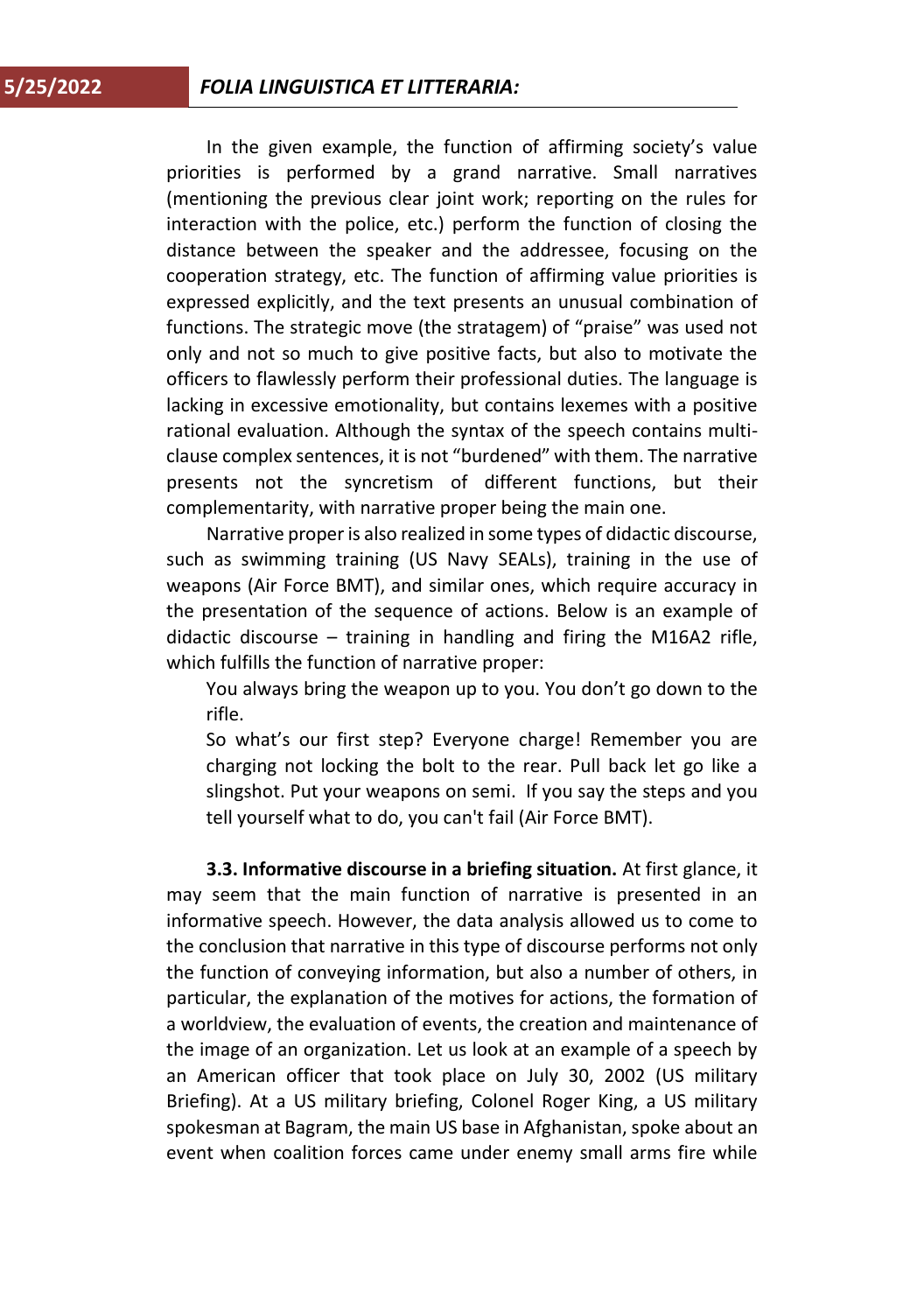conducting a reconnaissance mission. A number of Afghan civilians were killed by a US air strike. The London Times published allegations which suggested that the American military had tried to cover up the number of Afghan civilians who were killed. In the text of Roger King's speech, all the features of narrative are explicitly presented: the colonel narrates the events, consistently expounding on the actions of the participants, supporting his arguments with facts and references to the days of the week when certain events occurred. However, his story is not an end in itself – it is aimed at refuting, firstly, the rumors about an unprovoked attack by the American military on Afghan civilians, and secondly, the facts published in The London Times:

The one thing that was most disturbing to me was the allegation that US personnel or coalition personnel were removing evidence from the site. That's exactly right – they were removing evidence from the site because it was a fact-finding mission, they were sent to gather evidence. *But the way that it was written in the London Times article made it seem as if this was a bad thing and that we shouldn't have been doing it when it was the sole purpose of sending the team down there in the first place* (US military Briefing).

The narration of the events in the above example serves two functions: the refutation of the allegations, which is impossible without a narrative, and the evaluation of the actions of the US personnel. Thus, we observe the combination of the functions of narrative, refutation, and evaluation. The syntax of the text is constructed in such a way that each of these functions is fulfilled in a certain position. First, there is a narrative proper in the position of an objective fact that is recognized by the subject of the speech; there follow two evaluations of the fact: his own and that of the report of the fact in the newspaper; in the final part of the speech, the function of refutation is performed.

**3.3.2. Functions of Narrative in Informative Discourse at Business Meetings of the Military Sphere.** Addressing the joint meeting of US Congress on April 03, 2019, NATO Secretary General Jens Stoltenberg spoke about the main goals of NATO's activities, presented an analysis of possible threats to the modern world and substantiated NATO's role in preserving peace.

Stoltenberg's speech is not a dry story about the history of the Alliance and its activities over 70 years. His speech is an emotional narrative that combines several small narratives (NATO Secretary General Addresses Congress). Let us call them: narrative 1 (of the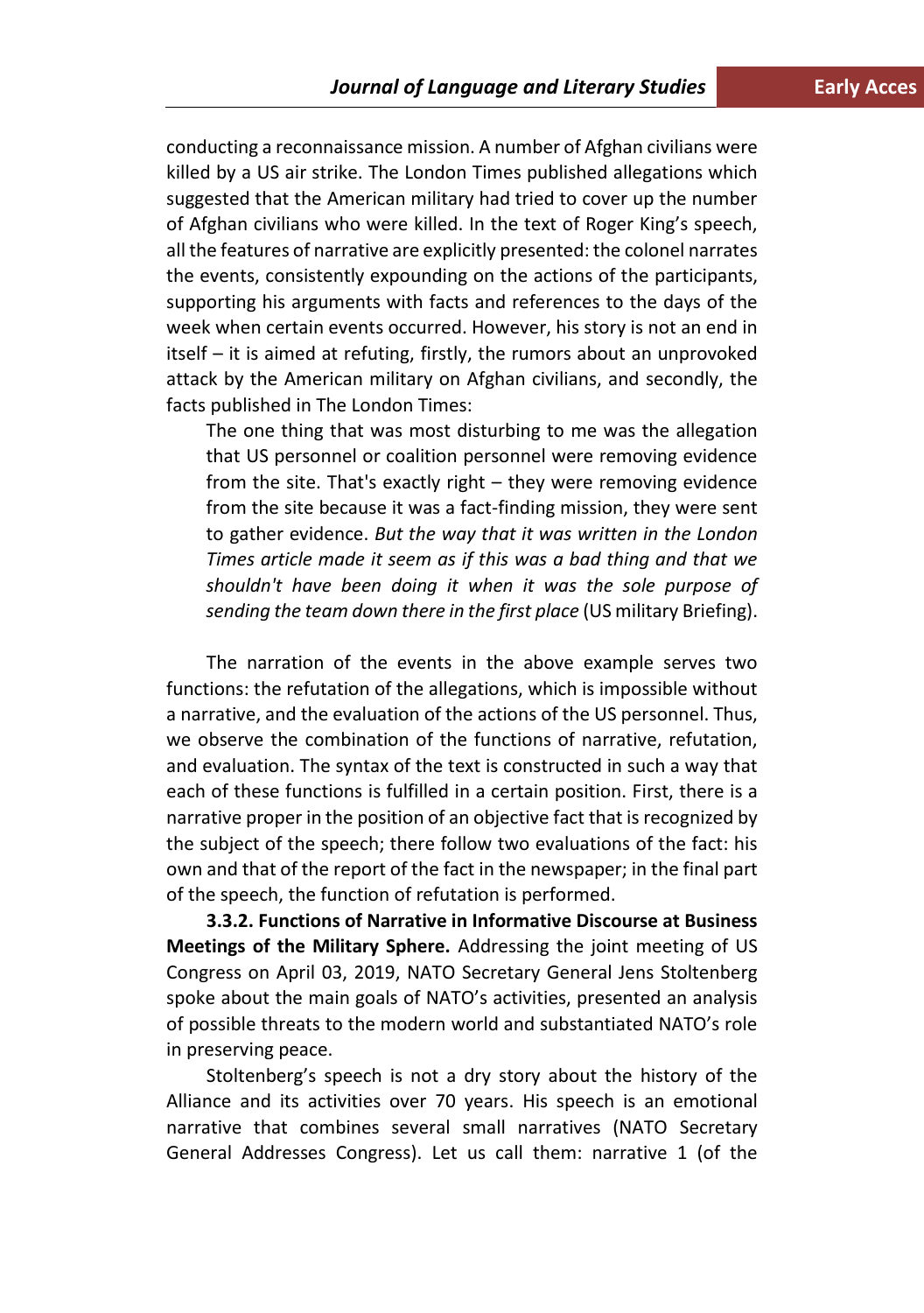creation of the Alliance), narrative 2 (of the role of the United States in the activities of the Alliance), narrative 3 (of terrorism), narrative 4 (of modern threats to peace), and narrative 5 (of the need to strengthen NATO's power). Each of them performs a specific function, and all together they are aimed at fulfilling the function of the grand narrative – maintaining the image of NATO as a guarantor of peace, a defender of the moral values and the way of life in civilized society. The first "small" narrative is a story about the formation of NATO. Its text actualizes concepts representing the values of modern society: the Protection of the World, the Protection of Freedom, and the Power of Unity:

Our Alliance was created by people who had lived through two devastating world wars. They knew only too well the horror, the suffering, and the human and material cost of war. They were determined that this should never happen again. And they were also determined to stand up to the expansion of the Soviet Union. Which was taking control of its neighbors. Crushing democracies. And oppressing their people. So, they founded NATO. With a clear purpose. To preserve peace and to safeguard freedom. With an iron-clad commitment by all members of the Alliance to protect each other. *They made a solemn promise. One for all and all for one* (NATO Secretary General).

It should be noted that these concepts are represented in all the small narratives of the text under analysis:

The strength of a nation is not only measured by the size of its economy. *Or the number of its soldiers. But also by the number of its friends* (narrative 2);

When we stand together, we are stronger than any potential challenger – economically, politically and militarily. *We need this collective strength. Because we will face new threats*. And we have seen so many times before how difficult it is to predict the future (narrative 4) (NATO Secretary General).

The second narrative is a story about the role of the United States in NATO's activities. In it, as already shown, the same concepts are represented:

America has been the backbone of our Alliance. It has been fundamental *to European security and for our freedom.* We would not have the peaceful and prosperous Europe we see today without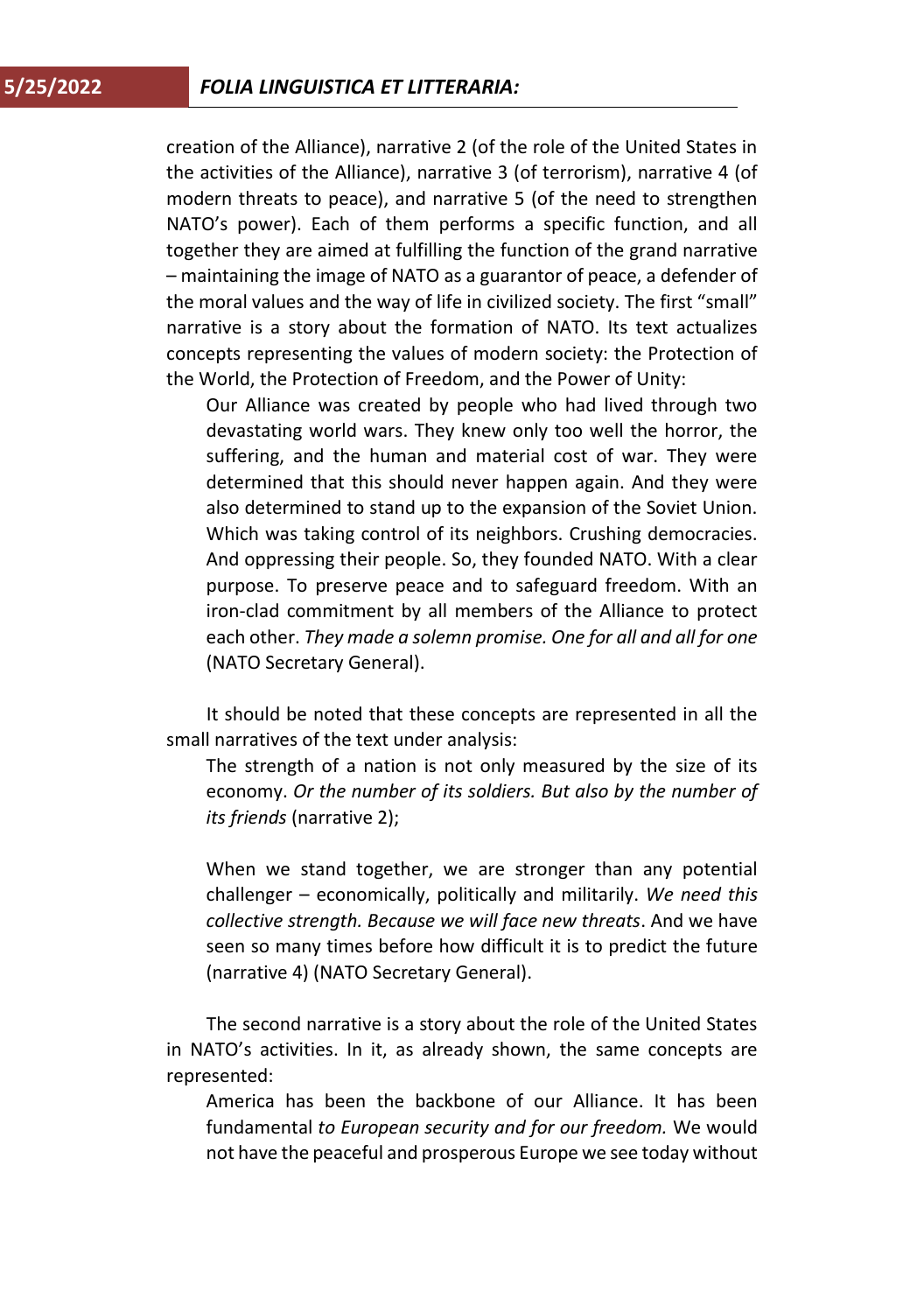the sacrifice and commitment of the United States. For your enduring support, I thank you all today. So NATO has been good for Europe. And NATO has been good for the United States (NATO Secretary General).

The emotional background, which enhances the narrative's function of impact, is created by references to Leif Erikson, Stoltenberg's parents and Stoltenberg himself. Below is an example that illustrates references to Stoltenberg himself:

I remember well, during the Cold War, when I was a young conscript in the Norwegian army. […] But we knew that we could not take on the might of the Soviet Union alone. […] *But we also knew that we were not alone. We knew that, if needed, our NATO Allies, led by the United States, would soon be there with us. We enjoyed a level of security that only our transatlantic Alliance could provide***.** So, thanks to NATO, as a young man during the Cold War I felt safe. And that says something about the strength of our Alliance (NATO Secretary General).

The narrative under analysis performs an evaluative function: the role of the United States in NATO is positively evaluated. The following narratives (of terrorism; of contemporary threats to peace; of the need to strengthen the power of NATO) perform the functions of evaluation and formation of a worldview:

Terrorism comes in many forms. Some perpetrators *misuse religion*. Others *misuse political ideology.* They claim to be different from each other, fighting for different causes. But they are all the same. They *believe in hatred, violence, and killing innocent men, women and children.* They are nothing more than cowards. Terrorists attack *our freedom, our values and our way of life.* Our answer must be *more openness* and *more democracy.* Our values will prevail. *Freedom will prevail over oppression. Tolerance over intolerance. And love will always prevail over hate* (NATO Secretary General).

As can be seen from the above example, in special occasion discourse there is a rearrangement of functions: the usual function of a narrative – narration – becomes supplementary, and the functions of evaluation, formation of a worldview, and affirmation of value priorities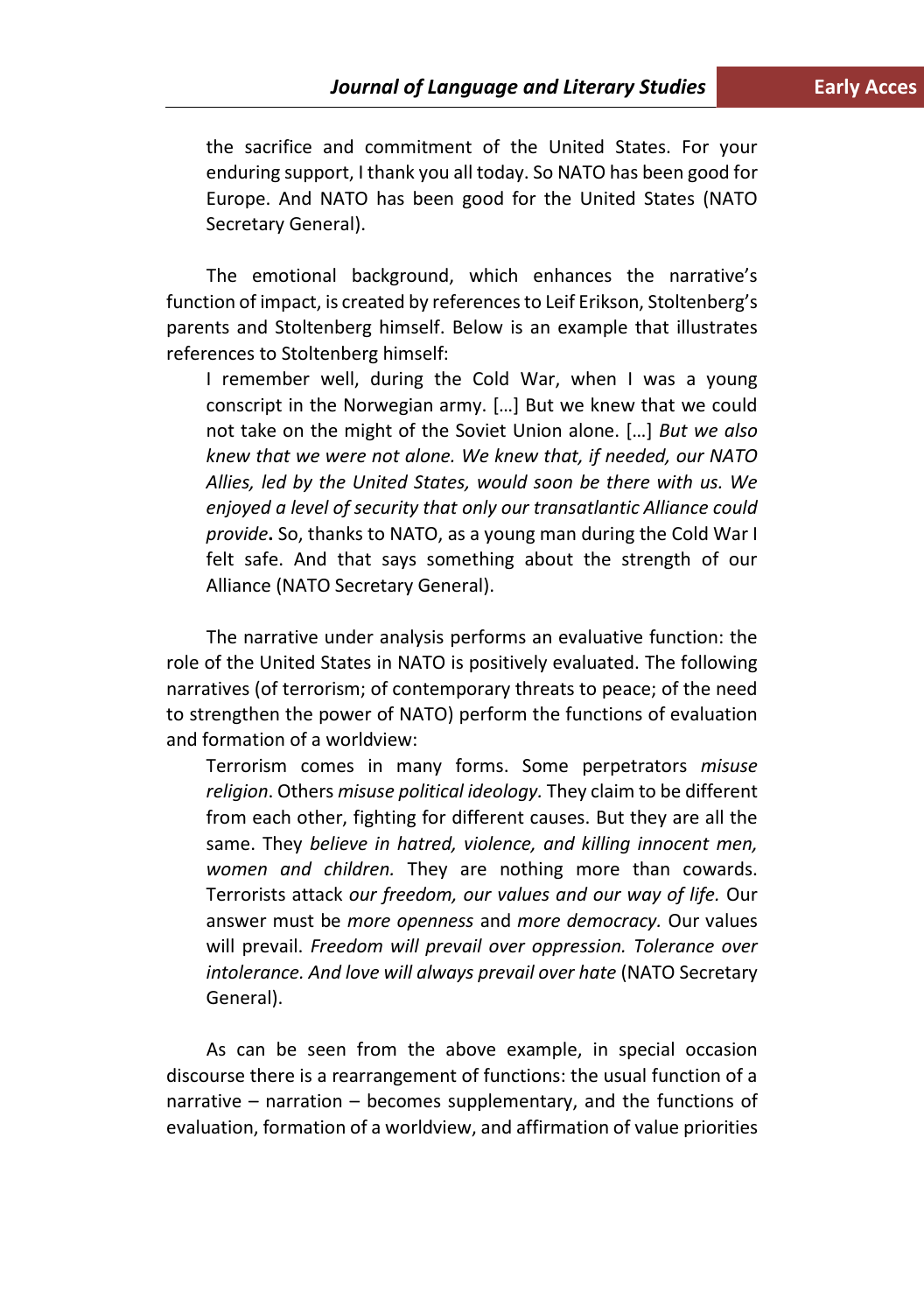become the main ones. Nevertheless, the function of maintaining the positive image of the Alliance prevails over the others.

**3.3.3. The specificity of the variation of narrative functions in the context of inspiring discourse.** An original interaction of "small narratives" is often observed in officers' inspirational speeches. Let us consider the commencement address by American Admiral William H. McRaven. In the mass media it was called "an incredible speech", "one of the best motivational speeches", "a memorable speech", and, in our opinion, not without good reason.

Speaking to the graduates of the University of Texas at Austin on May 17, 2014 (University of Texas), the Admiral gives advice to young people, built on the affirmation of the value priorities of any civilized society, which is a grand narrative: "Change the world for the better", moreover, the University's slogan is, "What starts here changes the world". 10 small narratives (called "10 lessons" by the Admiral) are stories about different situations that are typical of the training of Navy SEALs. They all end with a summarized piece of advice on what needs to be done to change the world for the better. Each small narrative, contrary to its definition of "small", has the greatest impact on addressees. An interesting fact is that the stories themselves are structured in such a way that they lead the audience to conclusions – summarized pieces of advice which the speaker formulates. The conclusions are the logical ending of the narrative itself. Small narratives are sustained (extended, prolonged) metaphors built on unusual comparisons, and the strength of the emotional impact is determined by the image created by listeners themselves by correlating the referents of the text with their own experience. The officer talks about particular facts or events with a slight touch of humor, but these facts and events are metaphors symbolizing some phenomena of life. Let us consider the text of one of the small narratives:

Before the swim the instructors joyfully brief the trainees on all the species of sharks that inhabit the waters off San Clemente. They assure you, however, that no student has ever been eaten by a shark – at least not recently. But, you are also taught that if a shark begins to circle your position – stand your ground. Do not swim away. Do not act afraid. And if the shark, hungry for a midnight snack, darts towards you – then summon up all your strength and punch him in the snout and he will turn and swim away. *There are a lot of sharks in the world. If you hope to complete the swim you*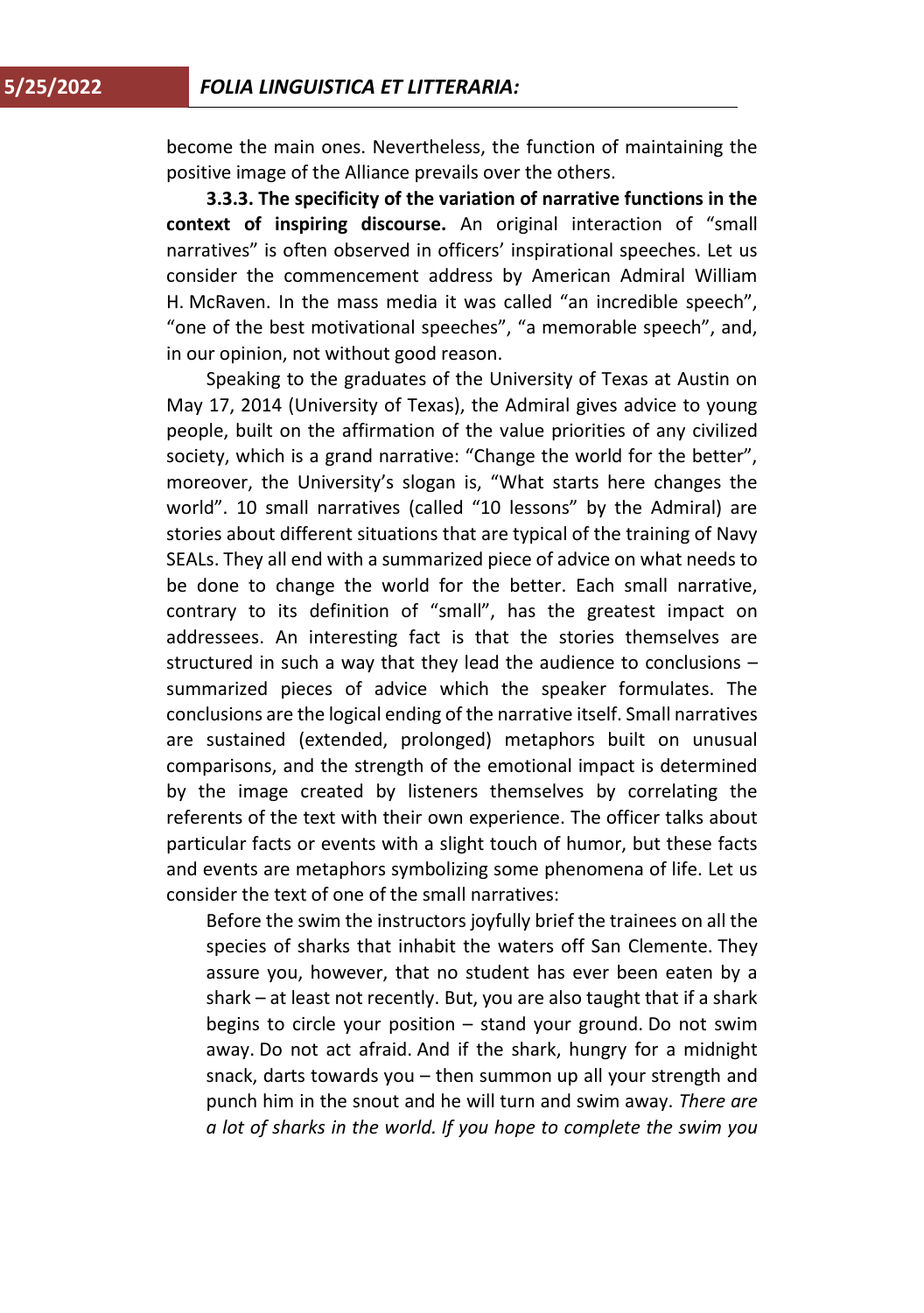*will have to deal with them. So, if you want to change the world, don't back down from the sharks* (University of Texas).

It is interesting to note that the meaning of a summarized piece of advice cannot always be understood without the text of a narrative – it is hidden in a metaphor. Let us present the content of the summarized pieces of advice, supplying them with our comments in brackets.

1) If you want to change the world, start off by making your bed (Start with small things that will teach you how to perform large tasks correctly).

2) If you want to change the world, find someone to help you paddle (Build a good team).

3) If you want to change the world, measure a person by the size of their heart, not the size of their flippers (Judge people by their moral qualities, not by their appearances).

4) If you want to change the world, get over being a sugar cookie and keep moving forward (Keep moving forward despite difficulties).

5) But if you want to change the world, don't be afraid of the circuses (Do not be afraid of failure – it is inevitable in life).

6) If you want to change the world, sometimes you have to slide down the obstacle head first (Do not be afraid to take risks).

7) So, if you want to change the world, don't back down from the sharks (Do not retreat before your enemy).

8) If you want to change the world, you must be your very best in the darkest moment (Keep calm even in the most difficult situations).

9) So, if you want to change the world, start singing when you're up to your neck in mud (Do not lose hope, even in the most difficult situations).

10) If you want to change the world, don't ever, ever ring the bell (Never give up).

The speaker seems to convince the audience of the correctness of the moral values that he himself upholds. In this case, we observe the syncretism of narrative and persuasive functions.

### **Conclusion**

The analysis made it possible to identify the types of variation of narrative functions within different subtypes of military discourse, the linguistic expression of the variations, and the factors on which those variations depend.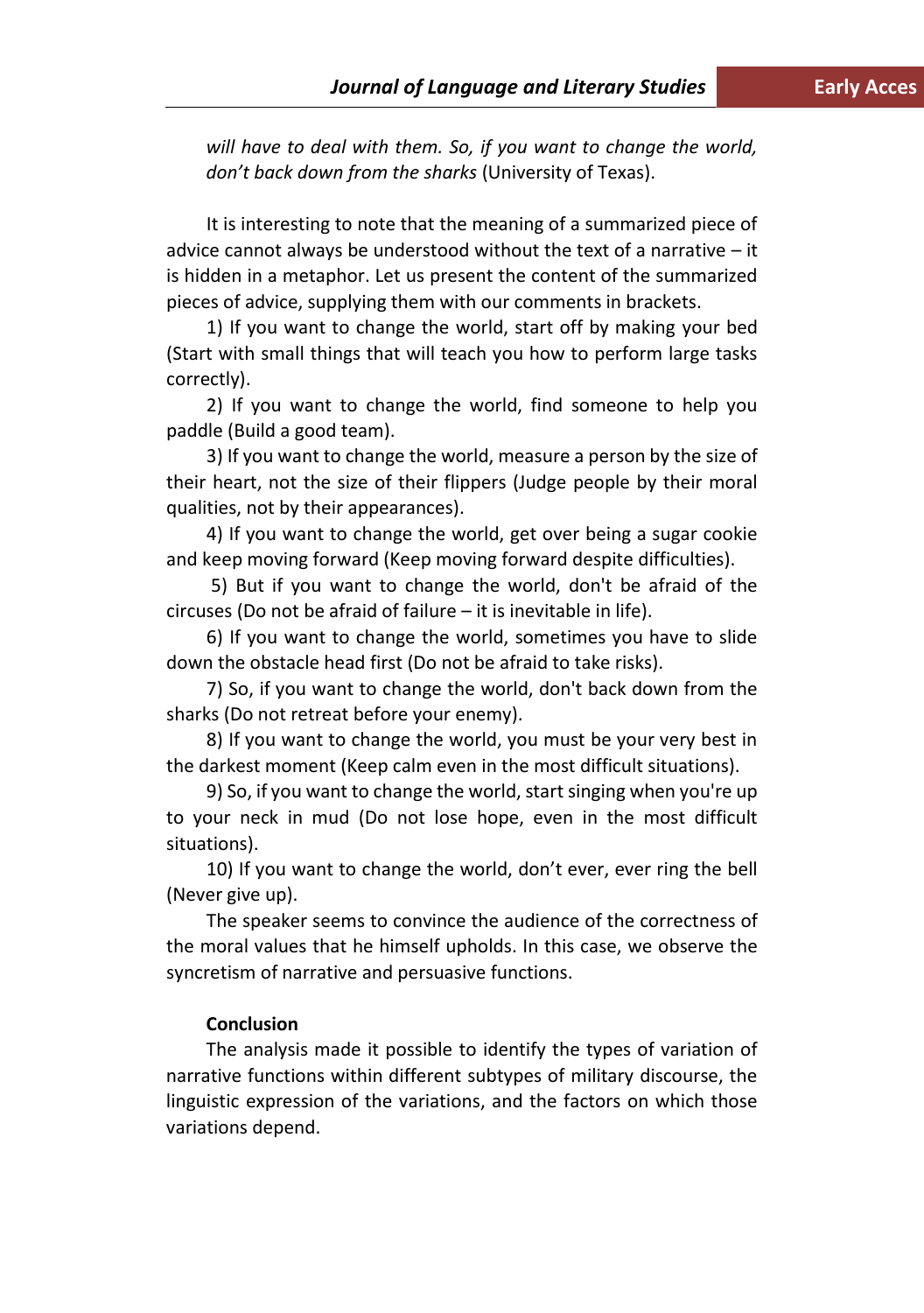1. The exclusive function of the narrative itself - a message, a narrative, a consistent presentation of facts - is noted only in instruction as a component of didactic discourse (learning to swim, handling weapons, etc.), as well as in instruction as a component of instructive discourse (when preparing a group for a daily guard, etc.). The main function is characterized by concise means of expression, simple syntax (simple sentences or complex ones, consisting of no more than two components), and lack of emotional language.

2. In other subtypes of military discourse, the functions of narrative vary. The types of variation depend on two main factors: a) the subtype of discourse; b) the key goal of the speaker (in the oral form of communication) or the author of the narrative (in the written text).

3. The following types of variation of narrative functions in military discourse have been identified: syncretism of the functions of narration and emotional impact for the purpose of education (in didactic discourse - textbooks for rangers); supplementing the main functions of the narrative (affirming societal values, maintaining a positive image of a military organization - as observed in one of the subtypes of instructive discourse, before starting to perform an official assignment); combination of functions (message, assessment, explanation of the motives for actions, refutation, formation of a positive image of the military organization - as observed in informing discourse in its various subtypes); permutation of the functions (other functions become the main ones, and the function of the narrative becomes auxiliary -as observed in the discourse of inspiring public speaking).

4. In all types of military public discourse, the following linguistic features of the use of narrative are noted: the grand narrative is not directly explicated in the text of the narrative, but can be inferred from the texts of small narratives; small narratives are detailed metaphors with a greater (inspiring discourse; speech at a congress) or lesser (discourse of a meeting, briefing) degree of imagery; the influencing effect of the narrative is achieved through the use of emotional language, as well as the metaphorical potential of small narratives.

In the process of research, our attention was drawn to another issue within the framework of the chosen topic: it is interesting to compare and contrast the functions of narrative in military and political types of discourse. We consider it as a prospect for further scientific research.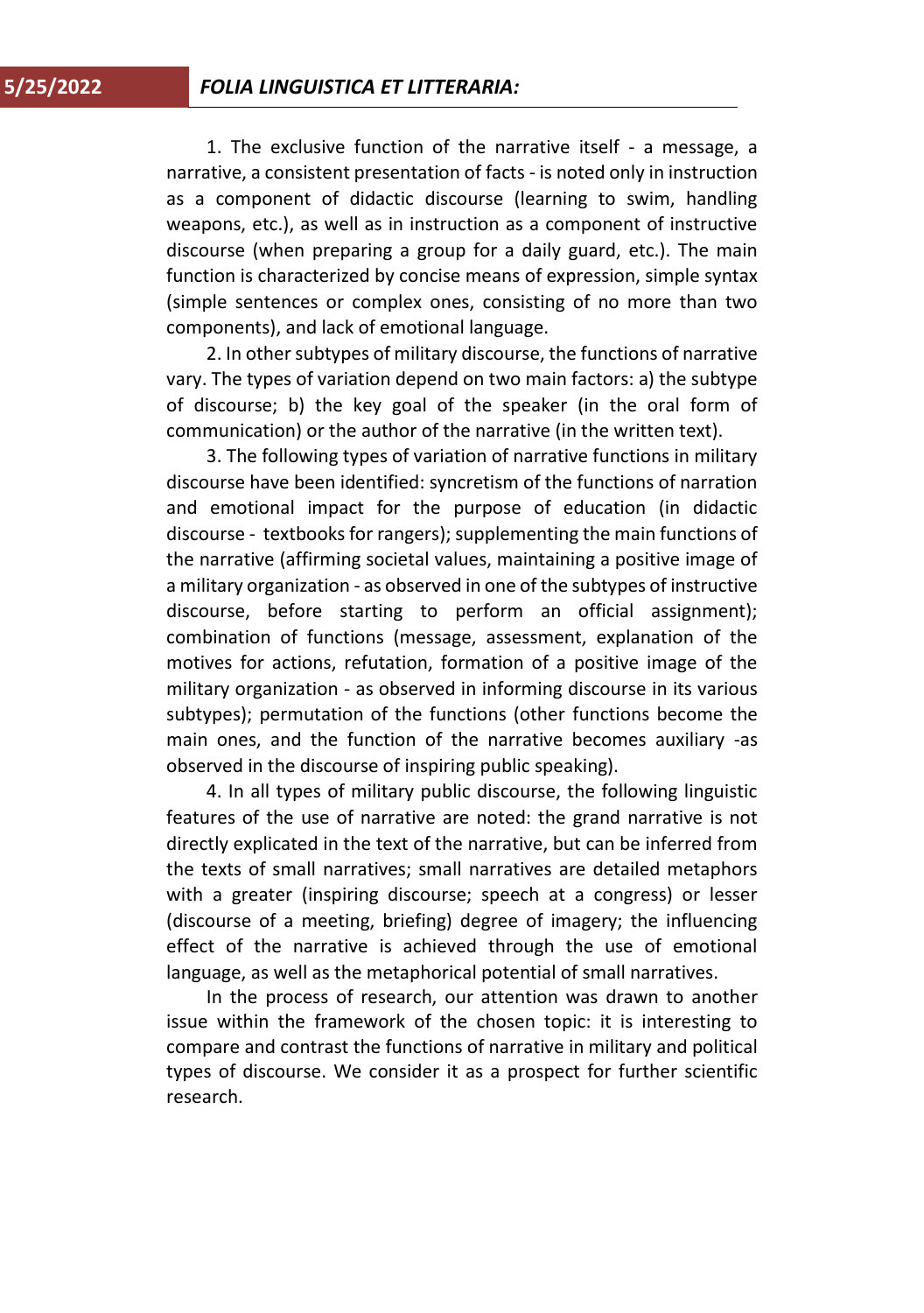#### **Works Cited**

- *Air Force BMT M16A2 Rifle Instruction*. 2019 video. 13 April 2019 <https://www.youtube.com/watch?v=\_DKRwzUIXx0>
- Afanasiev, Olexandr and Vasylenko, Iryna "Funktsii naratyvu v naukovomu teksti" [Functions of narrative in a scientific text]. *Mizhnarodnyi naukovyi Internet-sympozium «Innovatsiini pidkhody do rozvytku: zdobutyi dosvid i pohlad u maybutnie» z 22 po 30 veresnia 2015 roku. Sektsia - 11. Innovatsiini pidkhody do rozvytku filosofii.* Web. 13 April 2019 *<*https://www.sworld.com.ua/simpoz5/20.pdf>.
- Achugar, Mariana. Between Remembering and Forgetting: Uruguayan Military Discourse about Human Rights (1976-2004). *Discourse and Society,* 18.5 (2007): 521–547. Web. 29 September 2007 <http://www.jstor.org/stable/42889148>.
- Brownlie, Siobhan. Narrative Theory and Retranslation Theory. *Across Languages and Culture*,7 (2006): 140-170. Print
- Bystrov, Yakiv. *Anhlomovnyi biohrafichnyi naratyv u vymirakh kohnytyvnoi linhvistyky i synerhetyky [English-language biographical narrative in the dimensions of cognitive linguistics and synergetics].* Kyiv: Vidavets Kushnir G.M., 2016. Print.
- Chepeleva, Natalia, Smulson, Maryna, Shilovska, Olena, and Gutsol, Svitlana. *Naratyvni sykhotekhnolohii [Narrative psychotechnologies].* Kyiv: Hlavnik, 2007. Print.
- Dijk, Teun A. van. *Language. Cognition. Communication.* Moscow: Progress, 1989. Print
- Herman, David. *Basic Elements of Narrative*. Chichester. UK: Wiley Blackwell, 2009. Print.
- Kaverina, Оlga. Osobenosti narativnoho zhurnalistskoho discursa [Peculiarities of narrative journalistic discourse]. *Inostranye yazyki. Ghertsenovskie chtenia: materialy Vserosiyskoi mezhvuzovskoi nauchnoi konferentsii (23- 24 aprelia 2012*). (2012): 37-39. Print.
- Kazakov, Maksym. *Hrand-naratyv u istorii [Grand Narrative in History].* Web. 10 May 2015 <https://commons.com.ua/uk/grand-narativ-u-istoriyi>.
- Kirillov, Andriy. *Politicheskii narrativ: struktura i pragmatika (na materiale sovremennoi angloyazychnoi pressy) [Political Narrative: Structure and Pragmatics (Based on the Materials of the Modern English-Language Press)].* PhD Thesis. Samara, 2007. Print.
- Labov, William and Waletzky, Joshua. Narrative analysis: Oral versions of personal experience. *Journal of Narrative and Life History,* 7(1-4) (1997): 3-38. Print.
- Literary Encyclopedic Dictionary. Moscow: Sovetskaya Entsiklopedia, 1987. Print.
- Lysanets, Yulia. Medychnyi naratyv yak linhvistychna katehoria [Medical narrative as a linguistic category]. *Lviv Philological Journal*, 3 (2018): 145- 148. Web. 18 June 2018 [<http://nbuv.gov.ua/UJRN/lvphj\\_2017\\_3\\_31>](http://nbuv.gov.ua/UJRN/lvphj_2017_3_31).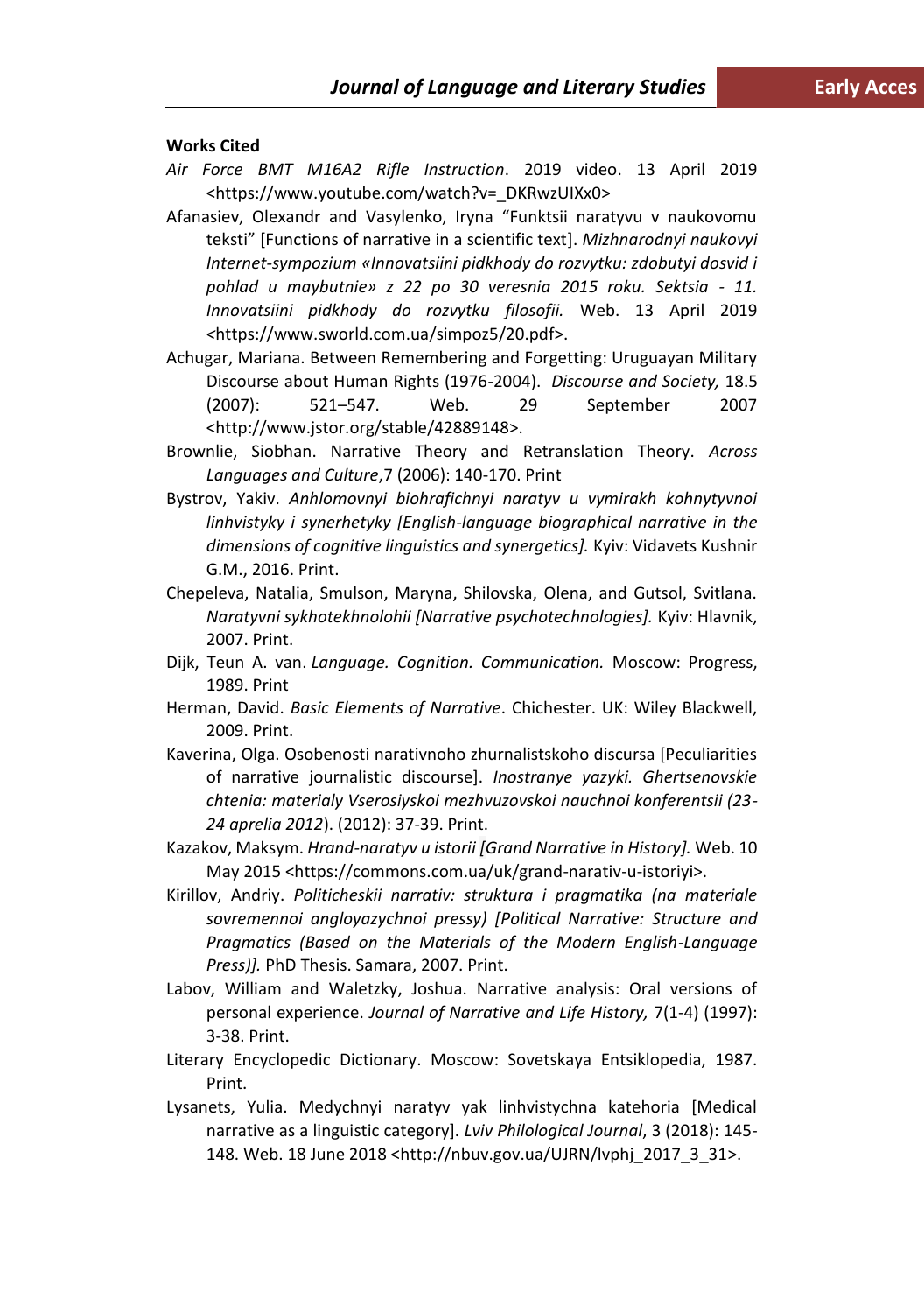- McNab, Chris. *SAS and Special Forces Mental Toughness Training: How to Improve your Mind's Strength and Manage Stress*. London[: Amber Books](https://www.bookdepository.com/publishers/Amber-Books-Ltd)  [Ltd,](https://www.bookdepository.com/publishers/Amber-Books-Ltd) 2016. Print.
- Milostivaia, Alexandra. K voprosu o delimitatsii ponyatii «tekst», «diskurs» i «narrativ». [To the question of the delimitation of the concepts of "text", "discourse" and "narrative"]. *Philological sciences. Questions of theory and practice, 5*.47, Part I (2015): 146-149. Web. 10 October 2015. [<https://www.gramota.net/materials/2/2015/5-1/37.html>](https://www.gramota.net/materials/2/2015/5-1/37.html).
- Mozheiko, Maryna. Narrativ [Narrative]. *History of Philosophy. Encyclopedia*. Minsk: Interpresservis Book House, 2002. Print.
- [Nelson,](http://www.thereferentialprocess.org/people/kristin-nelson-ph-d) Kristin. Narrative and Referential Activity. Web. 14 April 2019 [<http://www.thereferentialprocess.org/theory/narrative-and](http://www.thereferentialprocess.org/theory/narrative-and-referential-activity)[referential-activity>](http://www.thereferentialprocess.org/theory/narrative-and-referential-activity).
- *NATO Secretary General Addresses Congress*. 2019 video. 03 April 2019. [<https://www.youtube.com/watch?v=8Oc6VLc78oA>](https://www.youtube.com/watch?v=8Oc6VLc78oA)
- Quinn, Edward. *A Dictionary of Literary and Thematic Terms*. New York: Facts on File, 2006. Print.
- *Ranger Handbook*. Washington, DC: Headquarters, Department of the Army. Web. 15 December 2017.

<https://armypubs.army.mil/epubs/DR\_pubs/DR\_a/pdf/web/ARN3039\_ TC%203-21x76%20FINAL%20WEB.pdf>

- Simmons, Solon. *Root narrative theory and conflict resolution: power, justice and values*. London, New York: Routledge, 2020. Print
- Sheigal, Yelena. Mnogolikii narrativ. [The Many Faces of Narrative]. *Political Linguistics,* 22.2 (2007): 86-93. Yekaterinburh: Russkii filologicheskii portal. Web. 11 July 2007 [<http://www.philology.ru/linguistics1/sheygal-](http://www.philology.ru/linguistics1/sheygal-07.htm)[07.htm>](http://www.philology.ru/linguistics1/sheygal-07.htm).
- Schiff, Brian. The Function of Narrative: Toward a Narrative Psychology of Meaning. *Narrative works*, 2.1 (2012). Web. 10 April 2012 <https://journals.lib.unb.ca/index.php/NW/article/view/19497>.
- Schiffrin, Deborah. *In Other Words: Variation in reference and narrative*. Cambridge: Cambridge University Press, 2006. Print.
- *Stratehichnyi naratyv: do problemy realizatsii sutnisnoi skladovoi stratehichnykh komunikatsii v Ukraini. Analitychna zapyska. [Strategic narrative: to the problem of realization of the essential component of strategic communications in Ukraine. Analytical note*.] Web. 17 September 2016. [<https://niss.gov.ua/doslidzhennya/informaciyni](https://niss.gov.ua/doslidzhennya/informaciyni-strategii/strategichniy-narativ-do-problemi-realizacii-sutnisnoi)[strategii/strategichniy-narativ-do-problemi-realizacii-sutnisnoi>](https://niss.gov.ua/doslidzhennya/informaciyni-strategii/strategichniy-narativ-do-problemi-realizacii-sutnisnoi)
- Thurnherr, Franziska, Rudolf von Rohr, Marie-Thérèse, and Locher, Miriam. The Functions of Narrative Passages in Three Written Online Health Contexts. *Open Linguistics,* 2 (2016): 450–470. Web. 16 April 2016 [<https://edoc.unibas.ch/43811/1/20170519134741\\_591edb5dc95da.pdf](https://edoc.unibas.ch/43811/1/20170519134741_591edb5dc95da.pdf) >.
- Tiupa, Valeriy. "Narratologicheskii minimum. [Narratological minimum]". *Ruskyi sled v narratolohii: Materialy Mezhdunarodnoi nauchno-*